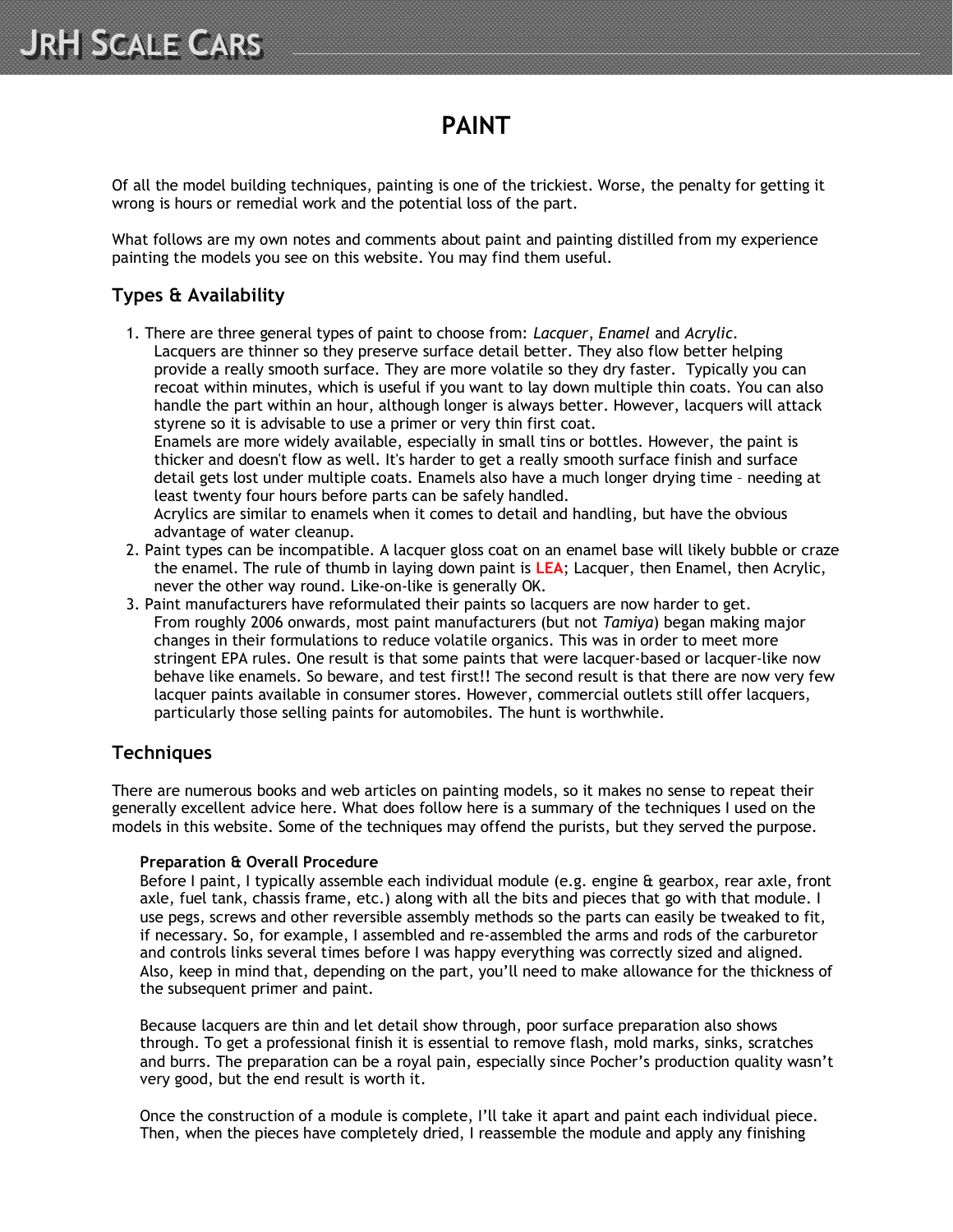details (painting bolt heads, etc.). The module is then covered and set aside until all the modules are brought together for the final assembly.

All this is based on the principle that the less you handle a painted part the better. Fingerprints, scratches and gouges are hard to fix once a piece is part of an assembly.

For example, on the chassis frame, I'll make the fuel and lube lines and fit them to the rails, make the rear cross-member in front of the fuel tank, revise the muffler hangers and, wherever possible, drill the mounting holes for such items as revised shock absorbers, torque reaction damper crossmember, etc. Then I test assemble the frame (I slim down the ends of the cross-members slightly so they'll go together with only a little pressure. Of course, once the parts are painted they'll be a much tighter fit.) Once I'm happy everything fits, I pull it all apart for painting.

#### **Primers**

Primers are one of the keys to getting an excellent finish. Their purpose is to bond to the underlying material and provide a uniform base for the paint. But, of course, you don't want it to be too thick otherwise detail starts to disappear.

For plastic parts I typically use a Michael's gray primer.

For metal parts I use a high quality self-etching primer which I get from an auto parts store. On levers, which I paint individually, it's important to use a good etch primer otherwise the paint will likely flake off.

If the surface is rough I'll also use Duplicolor's Filler Primer and wet sand that down to a smooth finish.

# **Painting**

- Wherever possible I always use lacquer paint (or Tamiya's equivalent). As pointed out already, lacquer is fast drying, lets you lay down a thin coat, and lets a lot of detail show through.
- I've tried airbrushing, but couldn't stomach the constant cleanup! So I've settled on spray cans which are more convenient and quicker.
- Typically the painting sequence is:
	- $\circ$  Mask or otherwise protect the elements of the part you don't want to paint.
	- $\circ$  Spray on self-etching primer (if a metal part) or regular primer (or sometimes Duplicolor's Filler Primer). The primers should be lacquer compatible.
	- $\circ$  I let the primers dry for at least an hour, preferably overnight.
	- $\circ$  For really smooth finishes, wet sand the primer coat using 800 grit paper or higher.
	- o If need be, repeat the sequence.
	- o Spray on Duplicolor Primer Sealer (optional).
	- o Lightly apply the initial lacquer coat.
	- $\circ$  Wait at least 15 minutes and then apply the second lacquer coat. This second coat assures complete coverage, ensures greater 'depth' yet still lets detail show through.
	- o Let the lacquer dry overnight.
	- $\circ$  For bodywork panels, I use automotive lacquer color coats (available in 12oz cans from www.automotivetouchup.com). They are designed to be covered with a compatible high gloss clear coat.
	- $\circ$  For other parts, and depending on the finish I want, I may apply a final clear coat; high gloss, semi-gloss or flat.
- Typically I will firmly mount the part on a rod or cocktail stick. There's usually a hole (or a hidden side that can accept a hole) into which the cocktail stick can be inserted. For larger parts I use styrene or brass rods so there is no risk of the part falling off.
- I spray about 8" to 10" from the part and use as little paint as possible ... just enough for the lacquer to completely wet the surface. I rotate the part to help even out the coverage. For complex shapes I use multiple short bursts, with the goal of getting little, if any, build up anywhere. Paint in lots of light; it really helps to see the quality of your coverage.
- I then place the end of the stick in a piece of Styrofoam while the part dries.
- The process is repeated for the second coat and any subsequent clear coat.
- Afterwards I'll place the part in position while still on the stick so that, with a bit of care, there's almost no need to touch the finished surface.